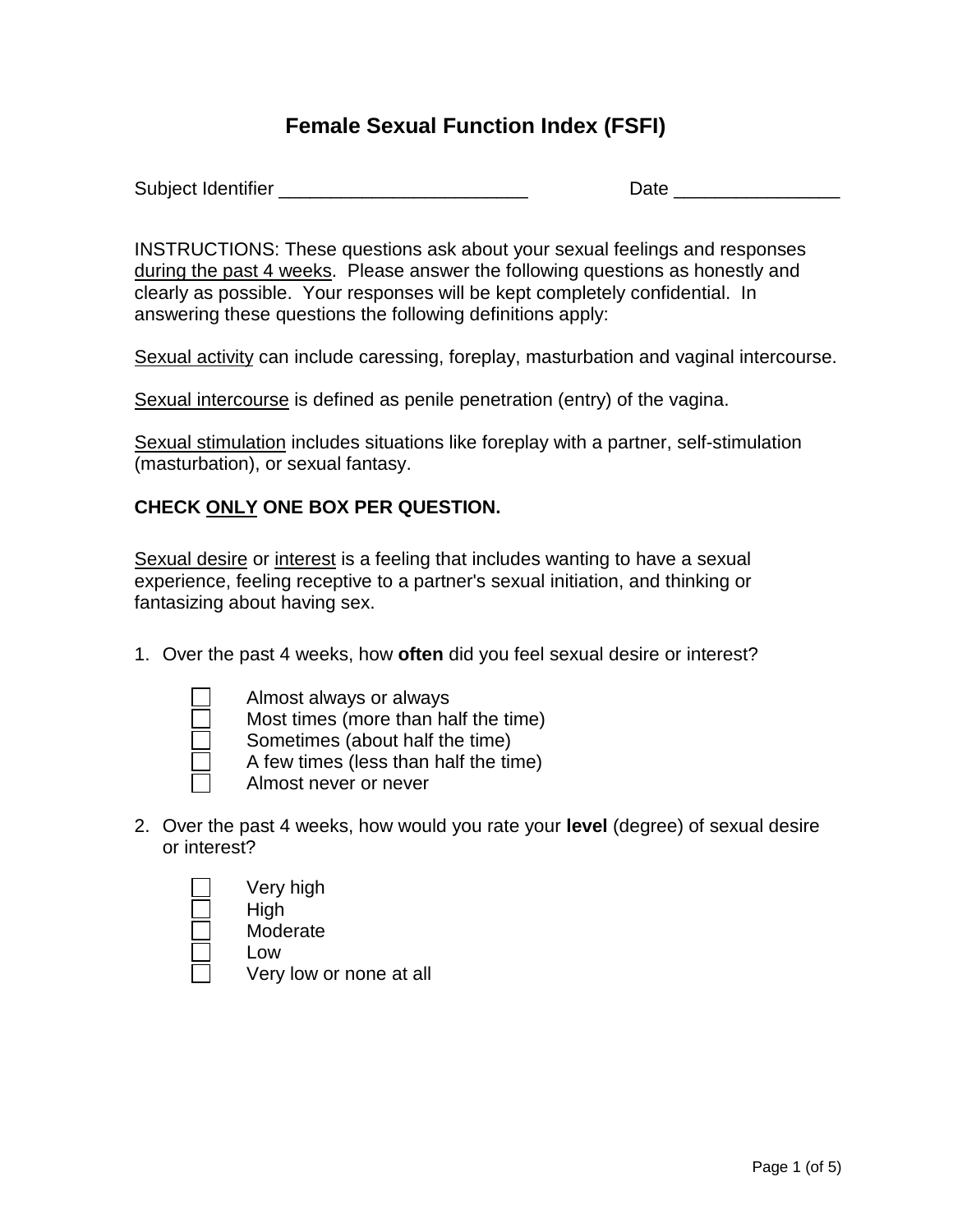Sexual arousal is a feeling that includes both physical and mental aspects of sexual excitement. It may include feelings of warmth or tingling in the genitals, lubrication (wetness), or muscle contractions.

3. Over the past 4 weeks, how **often** did you feel sexually aroused ("turned on") during sexual activity or intercourse?



4. Over the past 4 weeks, how would you rate your **level** of sexual arousal ("turn on") during sexual activity or intercourse?



5. Over the past 4 weeks, how **confident** were you about becoming sexually aroused during sexual activity or intercourse?



- Very high confidence
- High confidence
- Moderate confidence
	- Low confidence
	- Very low or no confidence
- 6. Over the past 4 weeks, how **often** have you been satisfied with your arousal (excitement) during sexual activity or intercourse?



Almost always or always

Most times (more than half the time)

- Sometimes (about half the time)
- A few times (less than half the time)
- Almost never or never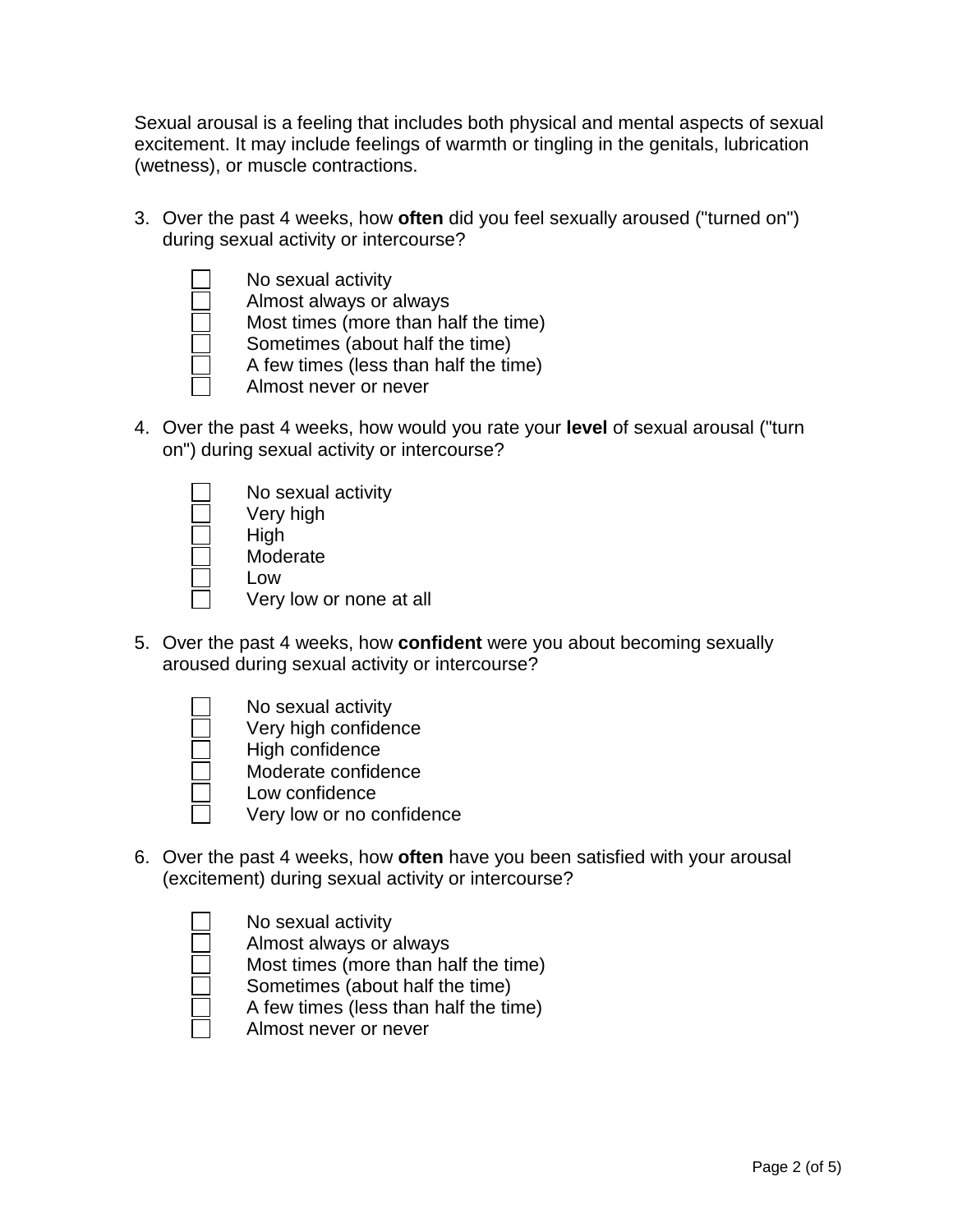7. Over the past 4 weeks, how **often** did you become lubricated ("wet") during sexual activity or intercourse?



8. Over the past 4 weeks, how **difficult** was it to become lubricated ("wet") during sexual activity or intercourse?



Extremely difficult or impossible Very difficult

No sexual activity

- **Difficult**
- Slightly difficult
- Not difficult
- 9. Over the past 4 weeks, how often did you **maintain** your lubrication ("wetness") until completion of sexual activity or intercourse?



- No sexual activity Almost always or always
- Most times (more than half the time)
- Sometimes (about half the time)
- 
- A few times (less than half the time)
- Almost never or never
- 10. Over the past 4 weeks, how **difficult** was it to maintain your lubrication ("wetness") until completion of sexual activity or intercourse?

- No sexual activity
- Extremely difficult or impossible
- Very difficult
- **Difficult**
- Slightly difficult
- Not difficult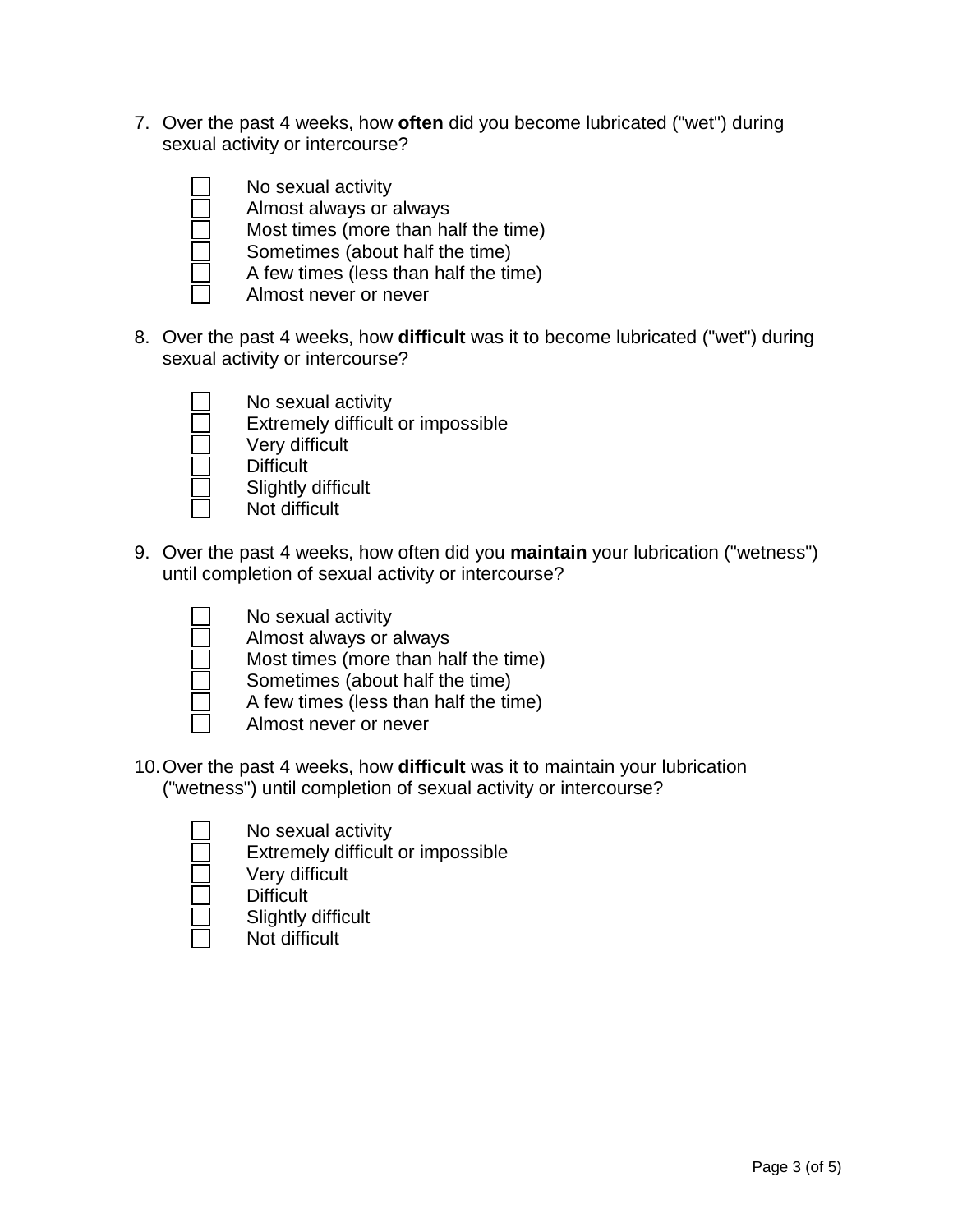11. Over the past 4 weeks, when you had sexual stimulation or intercourse, how **often** did you reach orgasm (climax)?



No sexual activity

- Almost always or always
- Most times (more than half the time)
- Sometimes (about half the time)
- A few times (less than half the time)
- Almost never or never
- 12. Over the past 4 weeks, when you had sexual stimulation or intercourse, how **difficult** was it for you to reach orgasm (climax)?



- No sexual activity
- Extremely difficult or impossible
- Very difficult
- **Difficult** 
	- Slightly difficult
	- Not difficult
- 13. Over the past 4 weeks, how **satisfied** were you with your ability to reach orgasm (climax) during sexual activity or intercourse?



- No sexual activity
- Very satisfied
- Moderately satisfied
- About equally satisfied and dissatisfied
- Moderately dissatisfied
- Very dissatisfied
- 14. Over the past 4 weeks, how **satisfied** have you been with the amount of emotional closeness during sexual activity between you and your partner?





Very satisfied



- About equally satisfied and dissatisfied
- Moderately dissatisfied

Moderately satisfied

Very dissatisfied